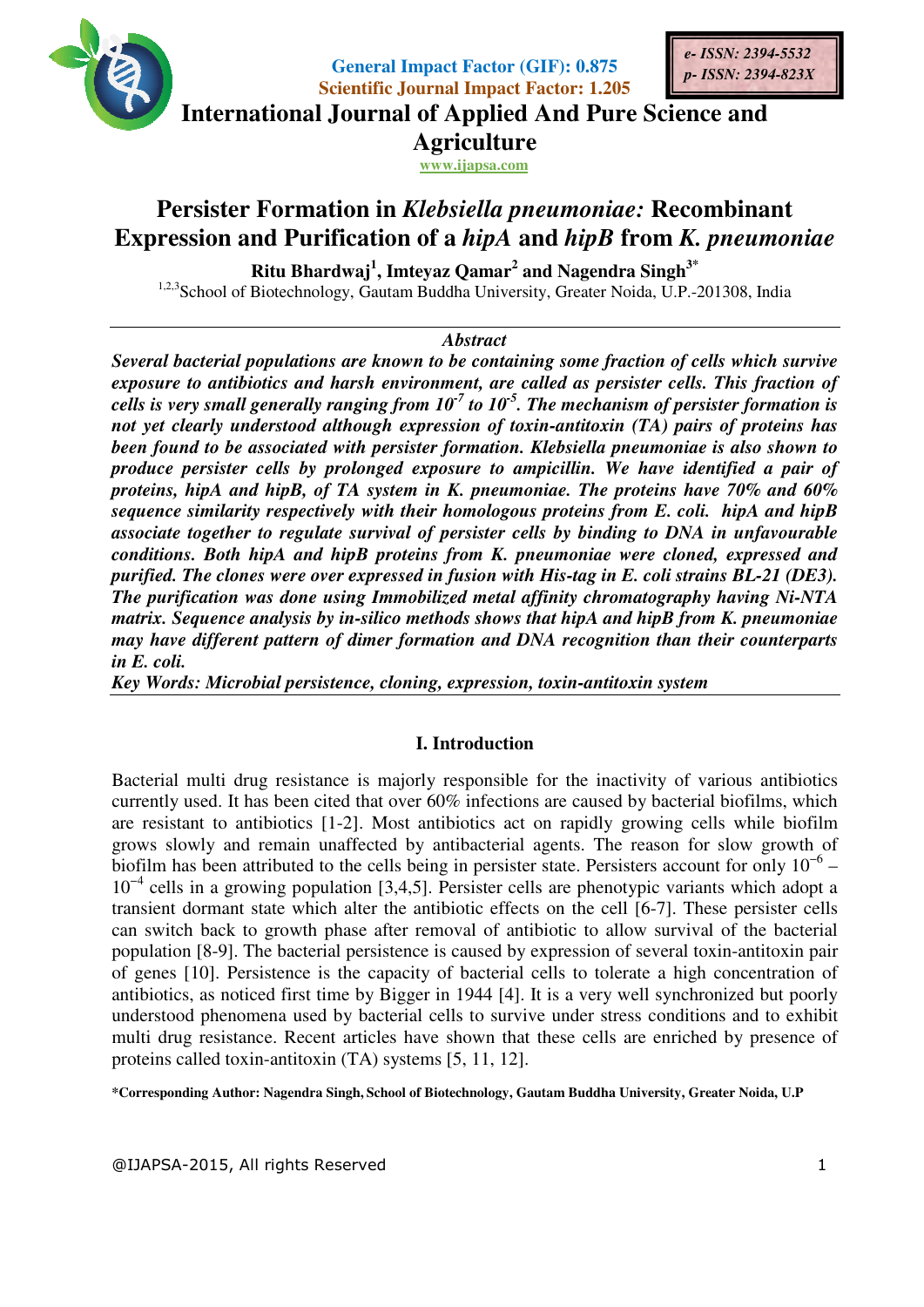#### *International Journal of Applied and Pure Science and Agriculture (IJAPSA) Volume 01, Issue 11, [November - 2015] e-ISSN: 2394-5532, p-ISSN: 2394-823X*

 TA systems have two genes in single operon, one toxin and another antitoxin counterpart and toxin protein is relatively stable than antitoxin [13]. In normal state both genes are expressed and form dimer whereas under stress condition proteases cleave antitoxin apart and renders toxin to show its effect in form of bacterial cell death or persistence [13,14]. These TA systems have been observed in various bacteria such as *E. coli, Methanococcus jannaschi*, *Streptococcus pneumonae*, *Bacillus thuringiensis, Mycobateriunm tuberculosis* and *Neisseria gonorrhoeae* [15,16]. *hip*B forms a complex with *hip*A to neutralise its effect and also bind to DNA sequence to regulate expression of various genes involved in cell growth and metabolism [17]. *hipAB* system has been categorized as a toxin/antitoxin (TA) module in which *hip*A, the toxin, is neutralized by the antitoxin, *hip*B [17]. It has also been observed that over expression of *hip*A leads to multi drug tolerance in *E. coli.* [18].

*K. pneumoniae* is an important opportunistic pathogen and a frequent cause of nosocomial infections. It has been observed to have persistence against antimicrobial agents [19]. The first TA pair was recognised in *E. coli* was called high persistence A (*hip*A) and its recognizing partner as *hip*B [20]. By using *in silico* homology searches, we have identified similar proteins in the genome of *K. pneumoniae*. The persister cells of *K. pneumoniae* were

|                               | 10                                                                | 20   | 30  | 40  |  |
|-------------------------------|-------------------------------------------------------------------|------|-----|-----|--|
| K. pneumoniae                 | MATLTTWMNVRVGTLTRQANGAHSFRYDEEWLRSPRARPLSLSLPLQYG                 |      |     |     |  |
| $E.\overline{\mathrm{coli}}$  | MPKLVTWMMQRVGELTKLANGAHTFKYAPEWLASRYARPLSLSLPLQRG                 |      |     |     |  |
|                               | 60                                                                | 70   | 80  | 971 |  |
| K. pneumoniae                 | NITADAVYHYFDNLLPDSPQVRDRIVRRYQARSKQPFDLLAEVGRDSVGA                |      |     |     |  |
| $E.$ $coli$                   | NIT SDAVFNFFDNLLPDSP IVRDRIVKRYHAK SROPFDLL SE IGRDSVGA           |      |     |     |  |
|                               | 110                                                               | 120  | 130 | 140 |  |
| K. pneumoniae                 | VTLLPPGEEAHLEGLRWQTLDEAQLTALLTAYQSDIPLGMITSQDDFRIS                |      |     |     |  |
| $E.$ $coli$                   | VTLIPEDETVTHPIMAWEKLTEARLEEVLTAYKADIPLGMIREENDFRIS                |      |     |     |  |
|                               | 160                                                               | 170  | 180 | 190 |  |
| K. pneumoniae                 | VAGAQEKTALLRMGEQW <mark>C</mark> IPQGATPTTHIIKLPIGEIKQPNATLDLRESV |      |     |     |  |
| E.coli                        | VAGAQEKTALLRIGNDW <mark>C</mark> IPKGITPTTHIIKLPIGEIRQPNATLDLSQSV |      |     |     |  |
|                               | 210                                                               | 220  | 230 | 240 |  |
| K. pneumoniae                 | DNEYLCLALARELGLAVPEAEIITTPRIRALAVTRFDRRWAQEGRVLLRL                |      |     |     |  |
| $E.\overline{\mathrm{col}}$ i | DNEYYCLLLAKELGLNVPDAEIIKAGNVRALAVERFDRRWNAERTVLLRL                |      |     |     |  |
|                               | 260                                                               | 270  | 280 | 290 |  |
| K. pneumoniae                 | PQEDLCQAFGLPSAMKYESDGGPGIAAIMTFLLGSSEALKDRYDFMKFMV                |      |     |     |  |
| E.coli                        | PQEDMCQTFGLPSSVKYESDGGPGIARIMAFLMGSSEALKDRYDFMKFQV                |      |     |     |  |
|                               | 310                                                               | 320  | 330 | 340 |  |
| K. pneumoniae                 | FOWLTGATDGHAKNFSIYLLPGGSYRLTPFYDIISAFPVLGGTGLHLRDL                |      |     |     |  |
| $E.$ coli                     | FOWLIGATDGHAKNFSVFIQAGGSYRLTPFYDIISAFPVLGGTGIHISDL                |      |     |     |  |
|                               | 360                                                               | 37 O | 380 | 390 |  |
| K. pneumoniae                 | KLSMGLNATKGRKTEINAIYPRHFLATAKAVNFPREQMLAILQEFAGHVP                |      |     |     |  |
| $E.\overline{\mathrm{col}}$ i | KLAMGLNASKGKKTAIDKIYPRHFLATAKVLRFPEVOMHEILSDFARMIP                |      |     |     |  |
|                               | 410                                                               | 420  | 430 |     |  |
| K. pneumoniae                 | QAIESARRTLPADFSSHVWQAITENMLKLHARLQQGLQAL 440                      |      |     |     |  |
| E.coli                        | AALDNVKTSLPTDFPENVVTAVESNVLRLHGRLSREYGSK 440                      |      |     |     |  |

Figure 1: (a) Sequence alignment of hipA from K. pneumoniae and E. coli. Cysteine residues are shown in yellow and the regions interacting with hipB in dimer formation are shown in black boxes. Sequence differences are shown in grey shades.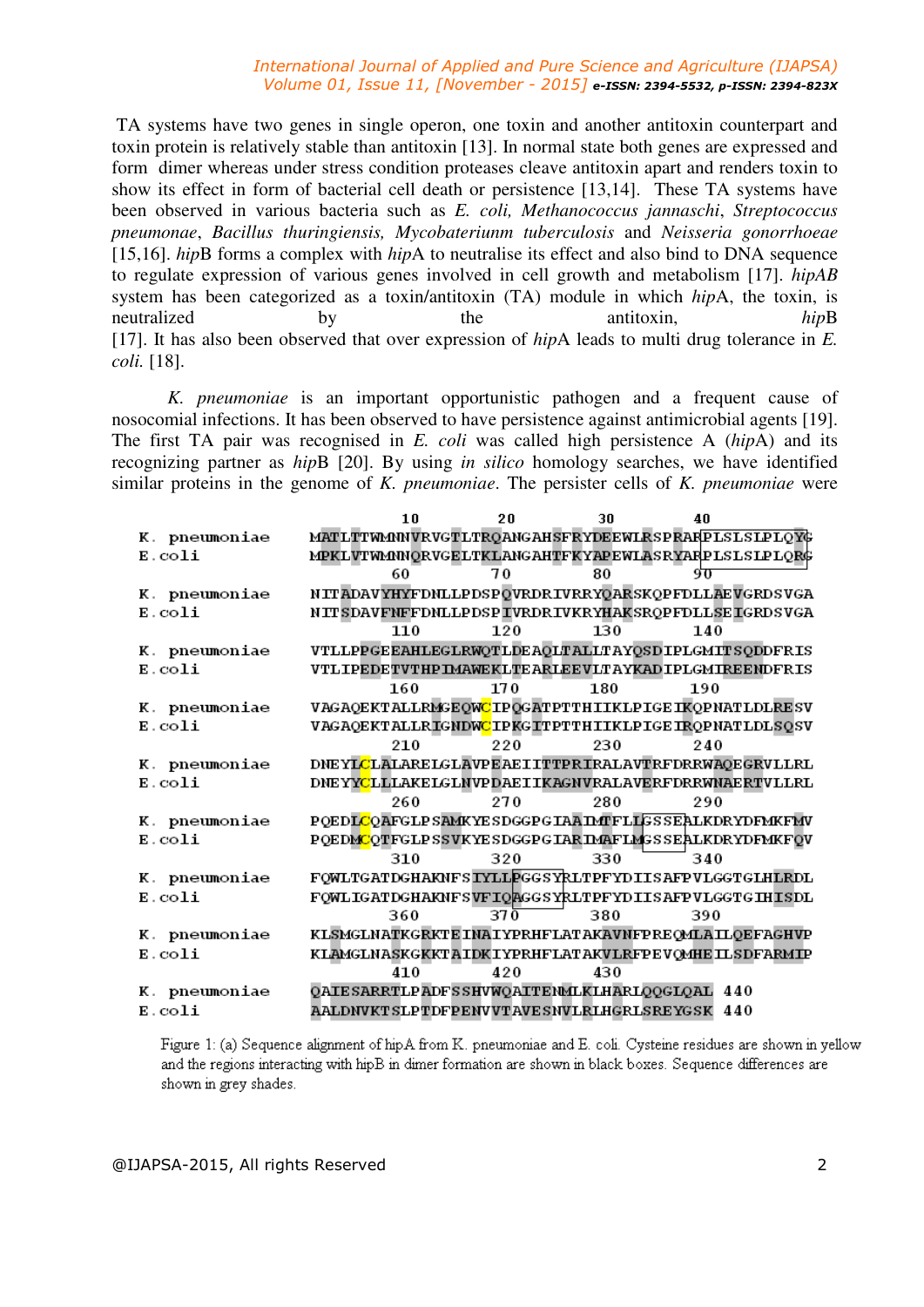induced with high concentration of ampicillin and the genes of *hip*A and *hip*B were identified, cloned and expressed. Here we report cloning, expression and purification of *hip*A and *hip*B, TA pair from *K. pneumoniae*.

# **II. Materials and Methods**

# **2.1 Homology search of** *hip***A and** *hip***B**

|               | 10 | 20 | 30 | 40                                                 |  |
|---------------|----|----|----|----------------------------------------------------|--|
| K. pneumoniae |    |    |    | MMVRNKAMNSPOIYSPVOLANYLKLIROONHWTODALARRIGIKOATLSN |  |
| E.coli        |    |    |    | -MMSFOKIYSPTOLANAMKLVROONGWTOSELAKKIGIKOATISN      |  |
|               | 60 | 70 | 80 |                                                    |  |
| K. pneumoniae |    |    |    | FENHPDKTTLTTLFKILQSLGVVMTLNAKAAETAPAPDNNTDLDW 95   |  |
| E.coli        |    |    |    | FENNPDNTTLTTFFKILQSLELSMTL-CDAKNASPESTEQQNLEW 88   |  |

Figure 1(b): Sequence alignment of hipB from K, pneumoniae and E, coli. Cysteine residues are shown in vellow. Regions interacting with hipA in dimer formation are shown in black boxes. Sequence differences are shown in grey shades

*E.coli hip*A and *hip*B were used as search sequences to locate homologous genes in the genome of *K. pneumoniae*. Basic Local Alignment on Search Tool (BLAST) on Expasy server (www.expasy.ch) was used for milking the genomic database, which resulted in following hits in the genome of *K. pneumoniae*: Gene ID: 5340852 and Gene ID: 5340851 having 70% and 60% sequence similarity with *hip*A and *hip*B respectively from *E.coli* (Fig. 1a & 1b).

### **2.2 Gene Cloning**

*Escherichia coli* strains DH5 $\alpha$  and BL-21 (DE3) (Invitrogen, USA) were used for cloning and expression of the recombinant protein, respectively. The *E. coli* cells harbouring recombinant plasmids were grown aerobically at 37°C in Luria-Bertani broth (Merck, Germany) with 50 -g/mL kanamycin (Sigma). Plasmid pET-28a (Novagen) was used as an expression vector. *K. pneumoniae* strain was purchased from Microbial Type Culture Collection and gene bank (MTCC), Chandigarh, India. DNA from freshly cultured *K. pneumoniae* was isolated using genomic DNA isolation kit (Qiagen) and used as a template for amplification of *hipA* and *hipB* genes. The full coding sequence of *hipA* and *hipB* was amplified by polymerase chain reaction (PCR) using forward primer *hip*A



Figure 2: PCR amplification (a) Lane M- marker, Lane 1- hipAamplicon of 1.32 Kb (b) Lane M- marker,<br>Lane 1-hipB amplicon of 285bp.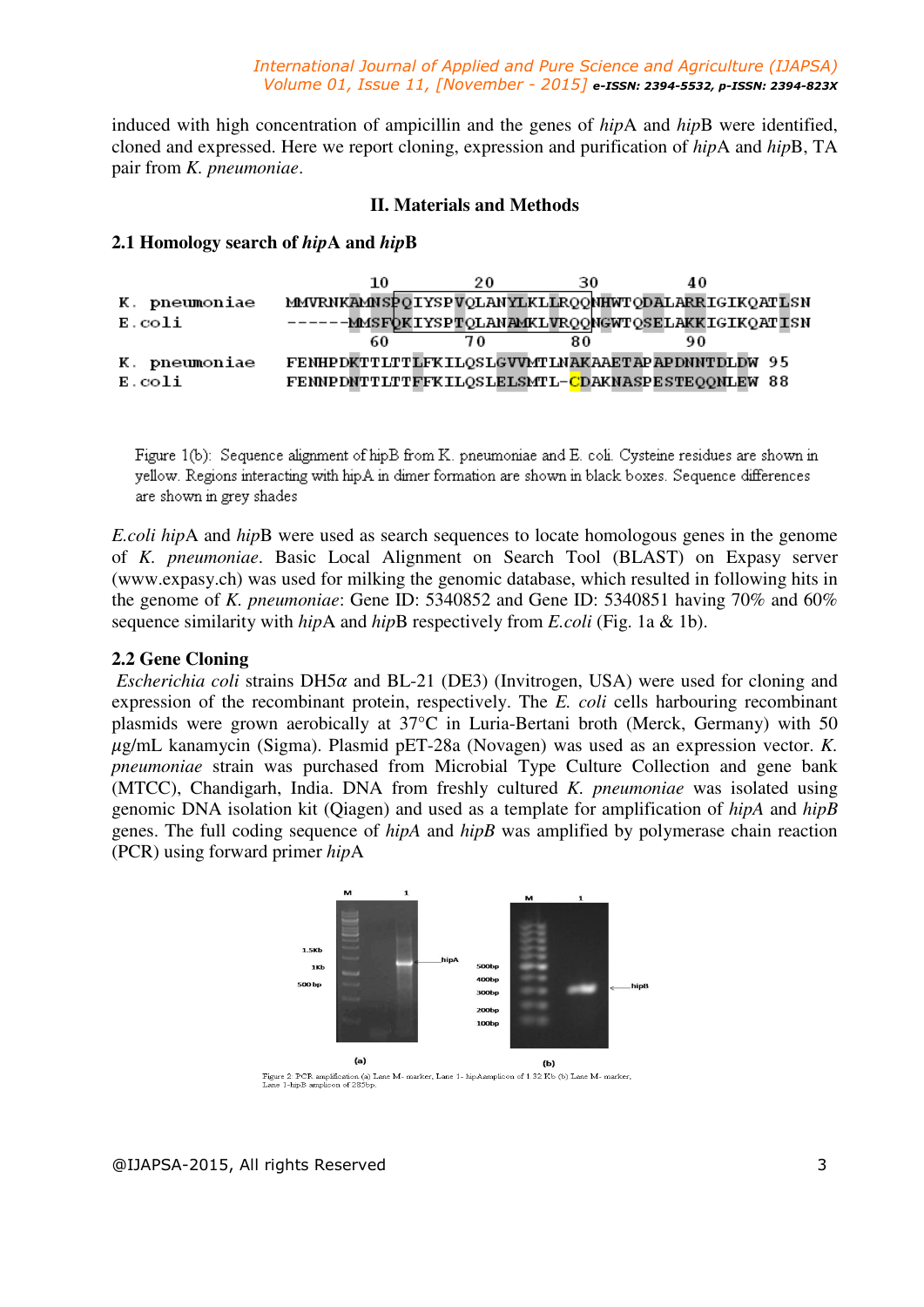FP:5'GGAATTCCATATGGCGACGCTTACCACCTGG3' and reverse primer RP: 5' CCAAGCTTCTATAGCGCCTGCAGTTG possessing NdeI and *HindIII* restriction enzyme site respectively. *hip*B was amplified using forward primer FP: 5'GGAATTCCATATGATGGTGAGGAACAAGGCG3' and reverse primer RP: 5'CCGCTCGAGTTACCAGTCAAGGTCCGTGTT 3' possessing NdeI and XhoI restriction enzyme site respectively (Fig. 2 a & 2b). The purified *hipA* and *hipB* fragments were treated with the respective restriction enzymes and ligated into prepared pET28a vector, which also added six Histidine residues at the N-terminus of the expressed protein. Recombinant vector pET28a-*hip*A and  $pET28a-hipB$  were transformed into competent *E. coli*  $DH5\alpha$  cells. The integrity of the recovered plasmid was confirmed by colony PCR and restriction endonuclease digestion.

# **2.3 Expression and Purification**

For expression of the recombinant proteins, pET28a-*hip*A and pET28a-*hip*B plasmid were transformed into competent Bl-21 (DE3) cells. Bl-21 (DE3) cells harbouring the recombinant plasmids were grown in LB medium supplemented with kanamycin (50  $\mu$ g/mL) at 37°C with shaking (250rpm) until the absorbance at 600nm reached approximately 0.5. Then, isopropyl- $\beta$ -D-thiogalactopyranoside (IPTG) (Sigma) was added to a final concentration of 0.7mmol/L. The cells were incubated for a further 4 hours before being harvested. Pellet of BL-21 cells harbouring *hip*A and *hip*B were suspended by gentle stirring in binding buffer (300 mM sodium chloride, 50 mM sodium dihydrogen phosphate buffer, 10 mM imidazole, pH 8.0) containing lysozyme (1mg/ml).The crude lysate was subjected to sonication at 30% amplitude with 6×10second bursts with 10 second pause and then centrifuged for 20 minutes at 6000g.



 After centrifugation, the supernatant and precipitate were examined by sodium dodecyl sulfate polyacrylamide gel electrophoresis (SDS-PAGE) to verify the expression and solubility of the recombinant proteins (Fig. 3 a & 3b). The soluble fraction was applied directly to 1.5 ml Ninitrilotriacetate superflow column (Qiagen) that had been pre-equilibrated with 1× binding buffer and then it was washed with  $1\times$  wash buffer (300 mMNaCl, 50 mM sodium phosphate buffer, 20 mM imidazole, pH 8.0). Proteins were eluted with  $1 \times$  elution buffer (300 mMNaCl, 250 mM imidazole, 50 mM sodium phosphate buffer, pH 8.0) and collected in 2.5 ml fractions. Fractions containing proteins were identified by sodium dodecyl sulfate-polyacrylamide gel

@IJAPSA-2015, All rights Reserved 4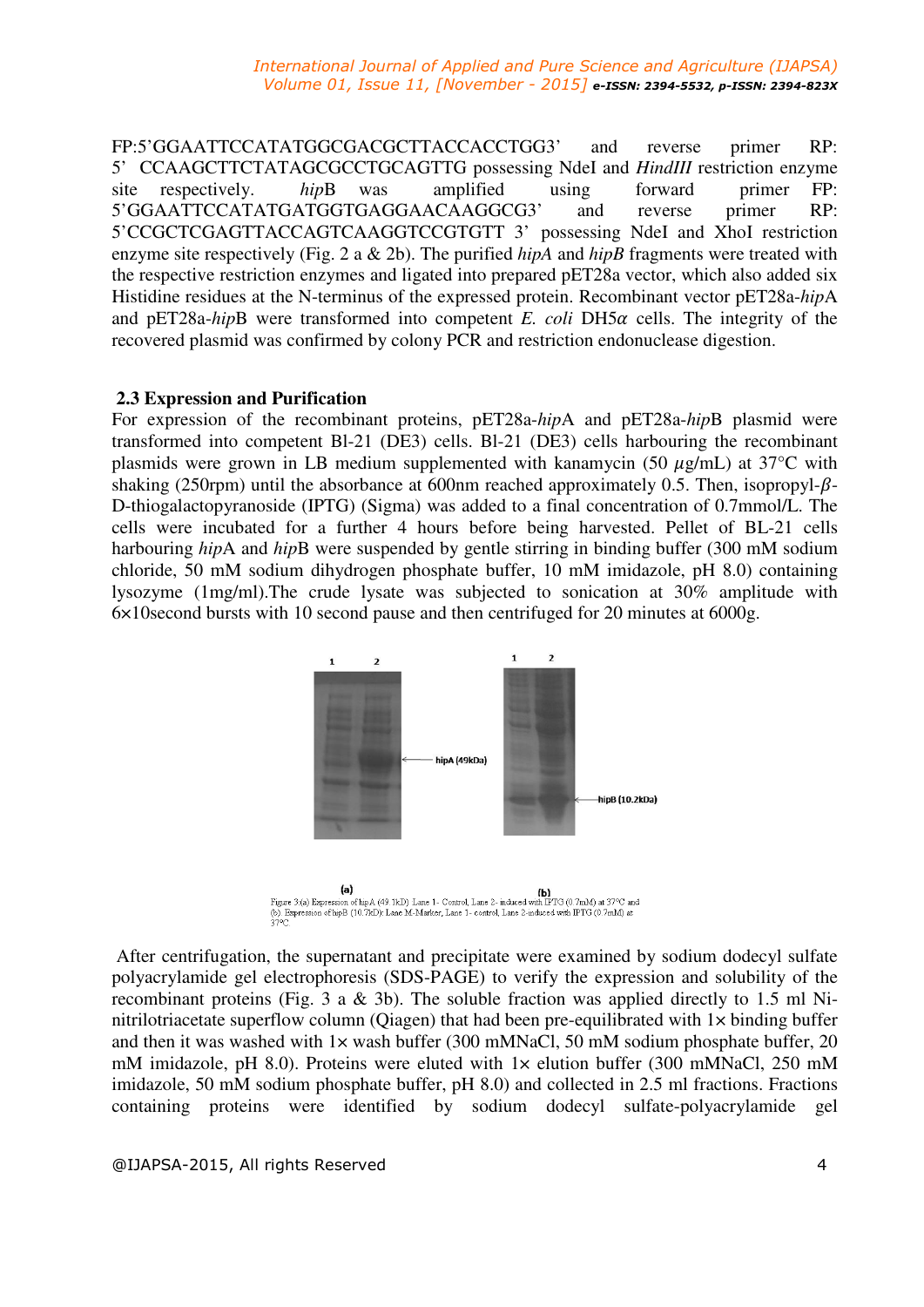#### *International Journal of Applied and Pure Science and Agriculture (IJAPSA) Volume 01, Issue 11, [November - 2015] e-ISSN: 2394-5532, p-ISSN: 2394-823X*

electrophoresis (SDS-PAGE). The pooled fractions of eluted sample were extensively dialysed against 50mM sodium phosphate buffer, pH 7.5. *hipB* was expressed in supernatant whereas *hip*B was found to be in pellet of the cellular extract therefore purification of *hipA* was carried out under denaturing conditions in the presence of 8M urea. The purity was determined by SDS-PAGE analysis. Renaturation of *hip*A was carried out by overnight dialysis at 4°C in the refolding buffer containing880mM L-arginine, 55mM Tris, 21mM NaCl and0.88mM KCl. The formation of *hipA-hipB* complex was observed using size exclusion chromatography experiment. A glass column of 200ml bed volume (Sephadex G-100) was used for chromatography. 1:1 mixture of *hip*A and *hip*B solution was loaded and 3 ml fractions were collected. A peak corresponding to the molecular weight of the complex was eluted along with peaks of monomeric *hip*A and *hip*B proteins, which indicate biological activity of both the gene products.

# **2.4 Preparation of Persister Cells**

*K.pneumoniae* was grown in LB medium at 37°C in Ehrlenmeyer flasks with agitation (220 rpm). The medium was sterilized by filteration. Culture grown to an OD595= 1. Ampicillin was then immediately added to each flask at a final concentration of 200µg/ml. The culture was incubated for 10 hour at 37°C. Then lysed cells were collected by centrifugation at 14000g at different time intervals. The surviving persisters were plated on LB agar for colony counts. Total cell counts were determined using a colony counter at a1000-fold magnification.

# **III. Results and Discussion**

Genes encoding *hipA* and *hipB*were identified from genome of *K. pneumoniae*. Their respective products are proteins of 440 and 95 amino acids. *hip*A shares 70% sequence similarity where as *hip*B is 60% similar to their homologues from *E. coli*. The comparative physico-chemical properties of both proteins were calculated using ExPaSy server (www.expasy.ch) as given in Table 1.

| Property               | hipA     |              | hipB     |               |  |
|------------------------|----------|--------------|----------|---------------|--|
|                        | E. coli  | K. pneumonia | E. coli  | K. pneumoniae |  |
| No. of Amino acids     | 440      | 440          | 88       | 95            |  |
| Molecular weight (Da)  | 49070    | 49171        | 10016    | 10737         |  |
| No. of Acidic residues | 50       | 46           | 8        |               |  |
| No. of Basic residues  | 53       | 46           | 8        | $10\,$        |  |
| Theoretical pl         | 8.57     | 7.17         | 6.17     | 9.52          |  |
| Hydropathy index       | $-0.199$ | $-0.166$     | $-0.542$ | $-0.415$      |  |

Table 1: Physico-chemical properties of hipA and hipB from fromE. coli and K. pneumoniae

The sequence of both *hip*A and *hip*B indicates that their structures may be essentially similar to their homologues from *E. coli* although differences in their amino acid sequences may produce drastic difference in nature of the surfaces of protein molecules. *hipA* and *hipB* genes specific primers were designed. The genes were amplified using PCR reactions which was confirmed by digesting the vector with restriction enzymes. Both of the clones were further confirmed by DNA sequencing. The clones were transfected to *E. coli* Bl-21(DE3) cells. The expression was induced using IPTG  $(0.7 \text{ mmol/L})$  at 37 $^{\circ}$ C for 4 hours [Fig.3].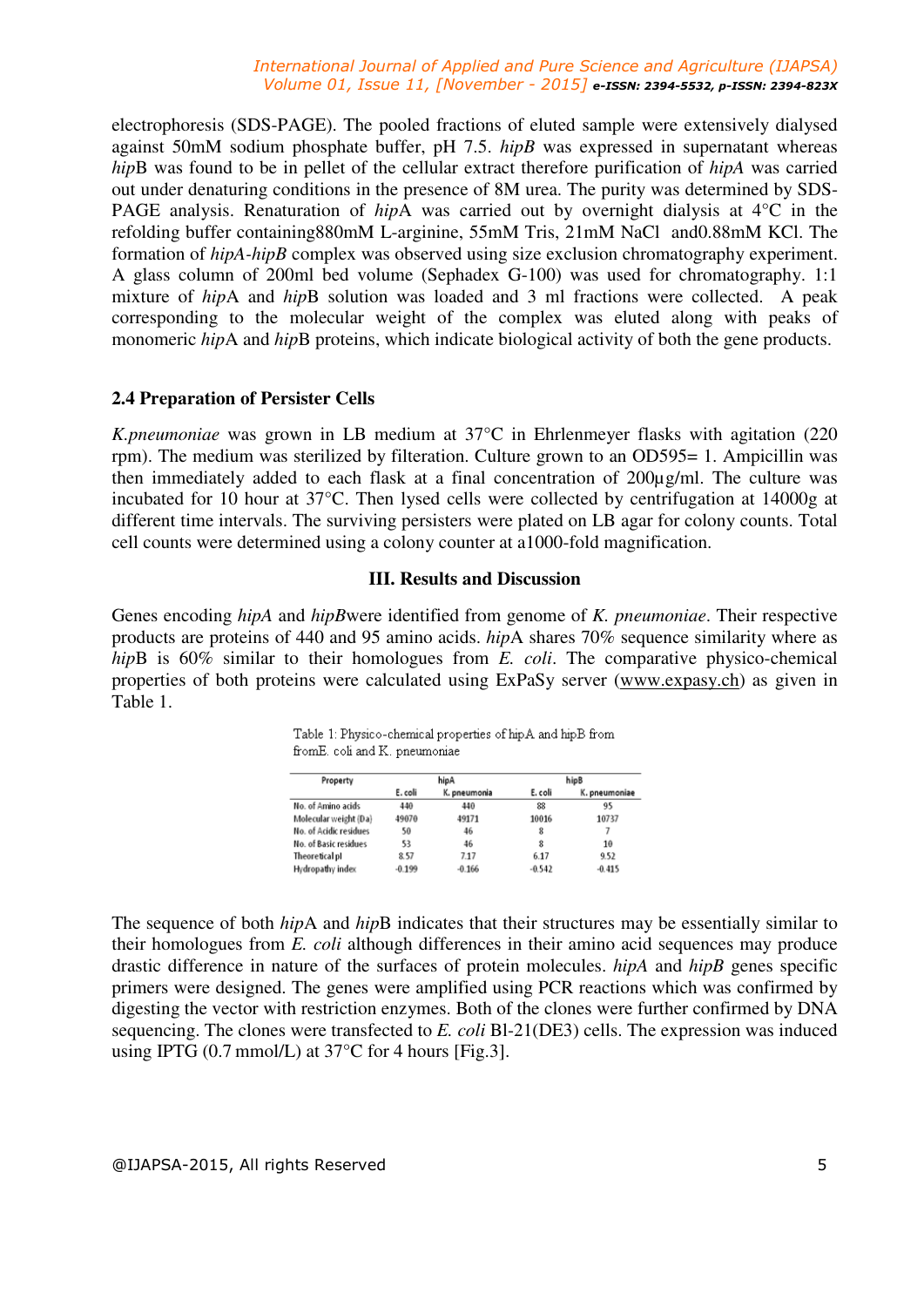

Figure 4: Sodium dodecyl sulphate (SDS) electrophoresis. Purified proteins after Ni-NTA Chromatography.(a) Purified hip A. Lane 1- UA-uninduced /control, Lane 2- induced with IPTG, Lane 3-purified hipA (15% gel). (b) Purified hipB. M-Marker, Lane 1-Control, Lane 2-induced with IPTG, Lane 3-lysate applied to column, Lane 4-purified hipB.

The cells were grown and lysed to obtain the cell extracts. The cell extracts was centrifuged and the supernatant and pellet were tested for presence of proteins. The recombinant proteins were purified by immobilized metal affinity (IMAC) column containing Ni-NTA matrix [Fig. 4]. It is noteworthy here that the culture growth and the yield of *hip* A was found to be relatively low, that could be because of its toxic effects on the cell. *K. pneumoniae* culture was treated with high concentration of ampicillin i.e. 200µg/ml to isolate persister cells. Treatment with the antibiotic resulted in initial rapid killing of cells followed by slow killing, leaving behind surviving cells aka persisters.

Comparatively more acidic nature of *hip*A and highly basic nature of *hip*B from *K. Pneumoniae* suggest that their dimer formation and recognition of nucleotide sequence may have different pattern than their homologues from *E. coli*. (Table 1)

The crystal structures of *hip*A, *hip*B and their complexes have been reported from *E. coli* [17]. The structure of *hip*A-*hip*B complex from *E. Coli* [17] shows that the N-terminal helix (region Gln 5 – Gln 23) of *hip*B interacts with three major loops of *hip*A (regions Pro 43 - Arg 49, Gly284-Glu287, Ala321-Tyr325) to form a dimer which can interact with DNA to regulate transcription. Sequence analysis show that the regions of *hip*A forming complex with *hip*B dimer are conserved in both *E. Coli* and *K. pneumoniae,* whereas regions in *hip*B are drastically different. The sequence differences have been observed in the surface and DNA binding regions. The regions which bind to DNA are *hip*A (Ala 378-Asn 382), *hip*B (Gln18- Tyr22, Gln 29- Ser31, Lys38-Asn48) as well. The critical mutations are Gln29 to Asp, Phe51 to Lys57 (*hip*B), Arg 382 to Asn382 (*hip*A). These sequence difference present in *hip*A and *hip*B from *K. Pneumoniae* indicate that the dimer formation and DNA recognition may have different pattern in *K. Pneumoniae* and *E. coli*, which can be further cleared by solving the three dimension structures of these proteins from *K. pneumoniae*.